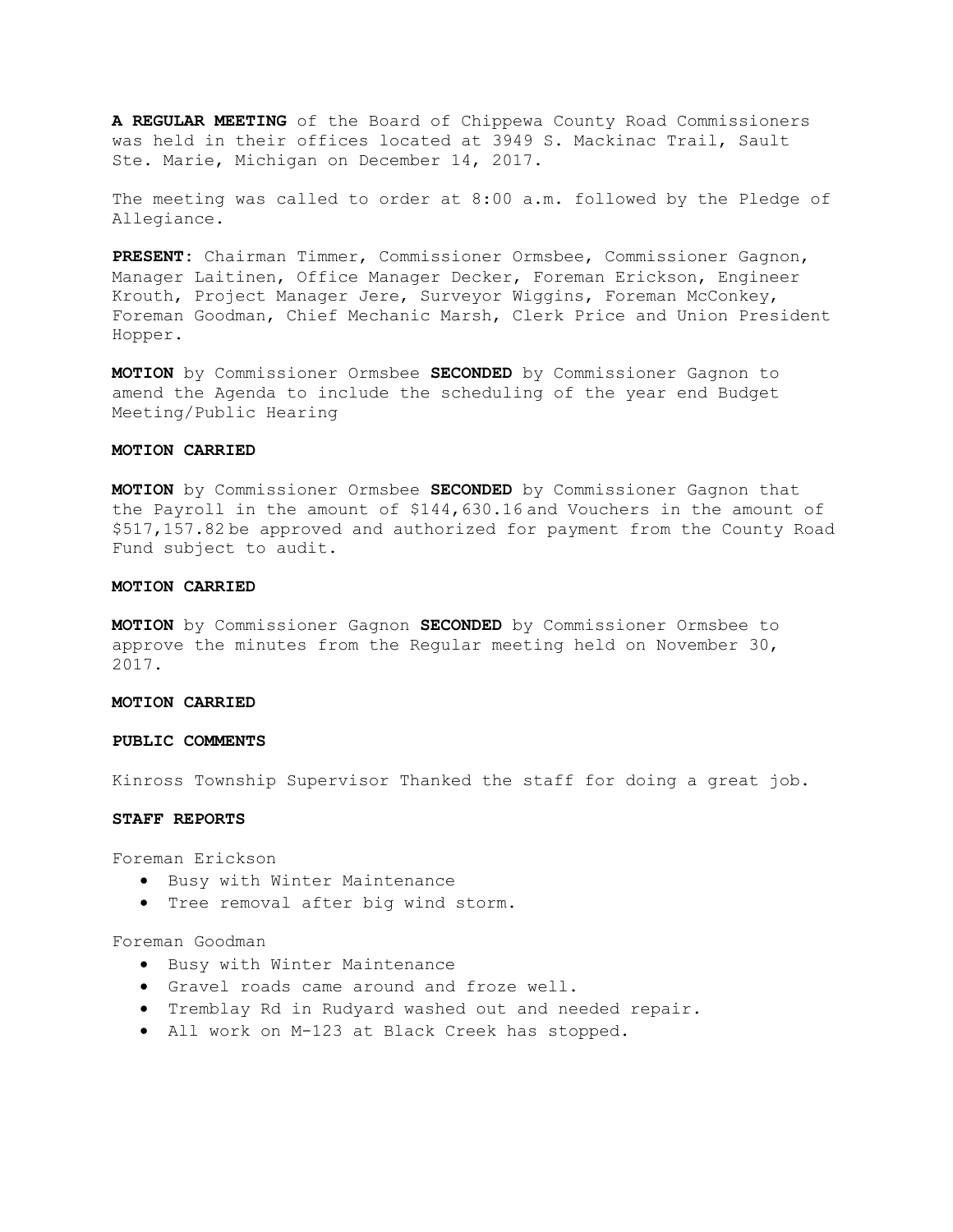Surveyor Wiggins

- Gravel and Ice/Sand Inventories.
- DEQ Permits.

Office Manager Decker

- Year end inventories.
- November financials are done.
- Working on Budget for 2018.

Project Manager Jere

- Permit Review.
- Project paperwork.

Engineer Krouth

- The Grant for Curly Lewis Hwy was awardedin the amount of \$500,000.
- Finalizing 2017 projects.
- Baker Side Rd and Lakeshore Dr. project work.

Foreman McConkey

- Winter Maintenance
- Truck down and spare in use. Chief Mechanic Marsh was able to repair and get back on the road.
- The screened gravel from the Stoney Mountain pit is a good product.

Chief Mechanic Marsh

- General truck maintenance.
- New mechanic started and is doing well.

Union President Hopper – No Report

# **Managers Report**

- Michigan Wetland Board has hired a Manager and the program is up and running. Application forms and Website content have been approved.
- Watching State Legislation changes regarding insurance/pension funding. Discussion ensued.
- Specifications for the new trucks are complete and we are ready to move forward.
- County night operations have started and all the Winter temps are in place.
- MDOT'S Black Creek project on M-123 is done for the season.
- RTF Meeting next week to adjust project values.
- Applied for appointment to the Superior Region Bridge Council. Letter received indicating another individual was selected.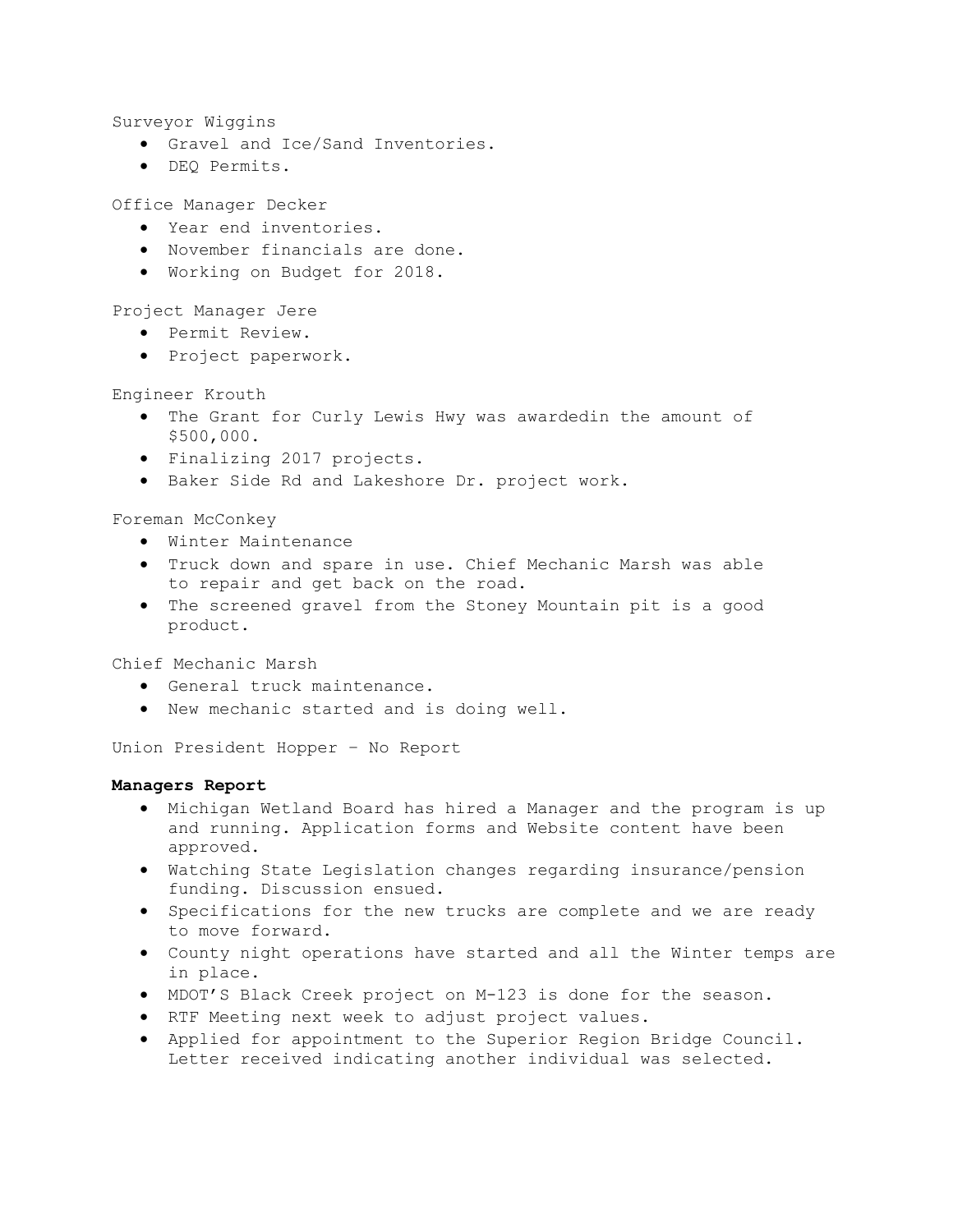#### **New Business**

Used Mower Bid Award.

Manager Laitinen reviewed the one bid received.

**MOTION** by Commissioner Gagnon **SECONDED** by Commissioner Ormsbee to follow the Managers recommendation to purchase the 7840 Ford Tractor with the 20' boom mower attachment.

## **MOTION CARRIED**

Approval and Signatures for the Lakeshore Dr. Project Title Sheet.

**MOTION** by Commissioner Gagnon **SECONDED** by Commissioner Ormsbee to approve the Lakeshore Dr Title Sheet.

## **MOTION CARRIED**

Approval and Signatures for the Baker Side Rd Project Title Sheet.

**MOTION** by Commissioner Gagnon **SECONDED** by Commissioner Ormsbee to approve the Baker Side Rd. Title Sheet.

# **MOTION CARRIED**

Resolution #2017-06 Standardized Permitting.

**MOTION** by Commissioner Gagnon **SECONDED** by Commissioner Ormsbee to approve Resolution #2017-06. Establishing Statewide Standardized Permits and adopting standard permit fees.

## **MOTION PASSED BY UNANIMOUS ROLL CALL VOTE**

Approval Resolution 2017-07 Honoring Retiree Michael Scott Marchetti

After years of dedicated service, employee M. Scott Marchettei has retired. Manager Laitinen read the Resolution to the Board. He added that Mr. Marchetti always went above and beyond to maintain safe roadways for the traveling public.

**MOTION** by Commissioner Ormsbee **SECONDED** by Commissioner Gagnon to approve Resolution #2017-07.

**MOTION PASSED BY UNANIMOUS ROLL CALL VOTE**